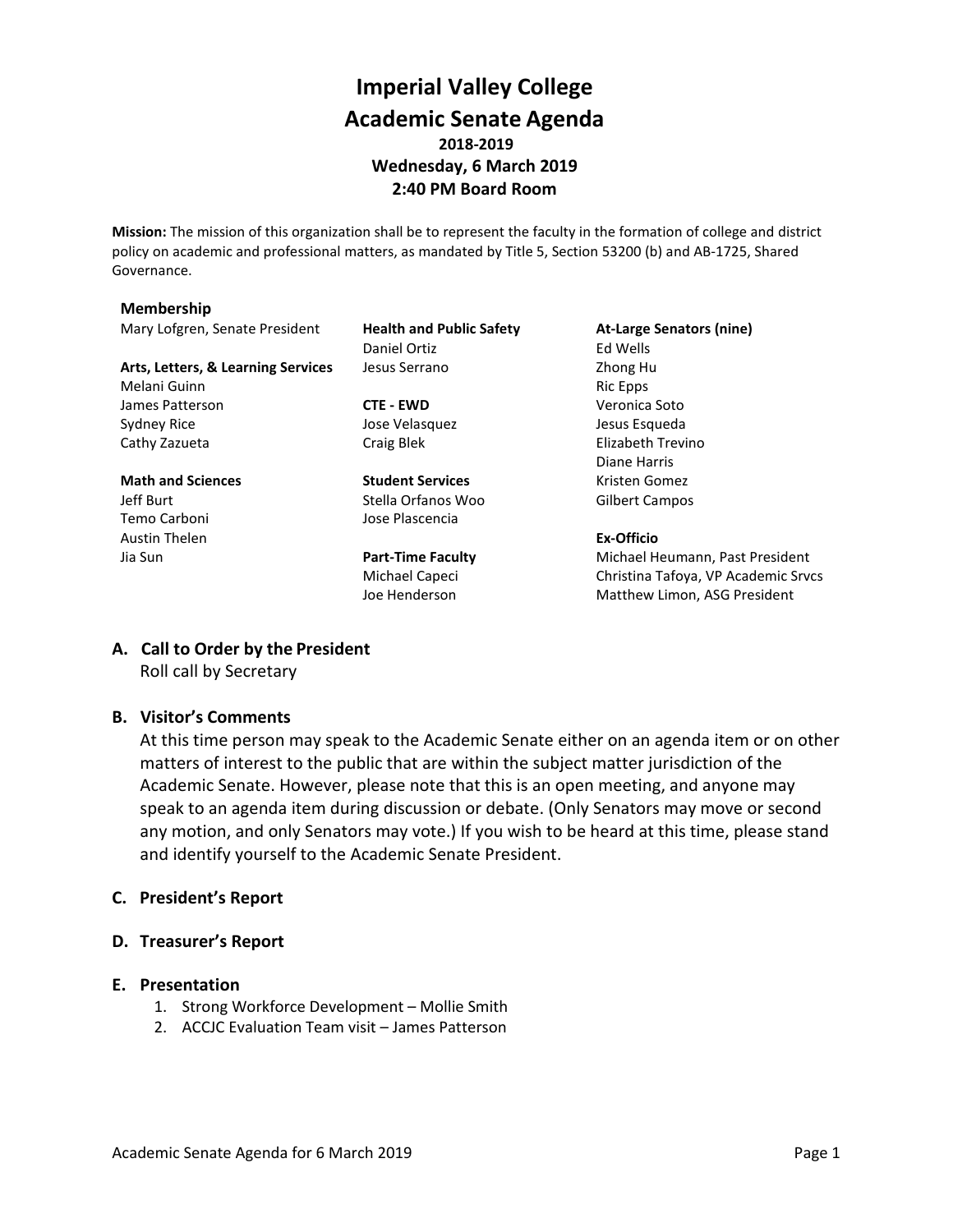#### **F. Consent Agenda**

- 1. Approval of Academic Senate minutes for 20 February 2019
- 2. Curriculum Committee recommendations to the President (28 Nov 2018 & 13 Feb 2019)
- 3. Curriculum Committee recommendations to the Board (28 Nov 2018 & 13 Feb 2019)

#### **G. Action Items**

1. 2020-2021 and 2021-2022 Academic Calendars

#### **H. Discussion**

1. Senate Elections for Spring 2019

Academic Senate minutes for 6 June 2018 reported on spring elections (effective August 2018):

Gilbert Campos Jesus Esqueda Veronica Soto

Academic Senate minutes for 17 May 2017 reported on spring elections (effective August 2017):

Kristen Gomez Diane Harris Elizabeth Trevino

Academic Senate minutes for 6 April 2016 reported on spring elections (effective August 2016):

Richard Epps Zhong Hu Ed Wells

Senate Constitution Article IV - Membership

D. Academic Senate President-Elect

- 1. In accordance with this document, the faculty shall elect the President-Elect in off numbered years.
- 2. Candidates for this office must have previous experience in the Academic Senate of Imperial Valley College within the last three years.